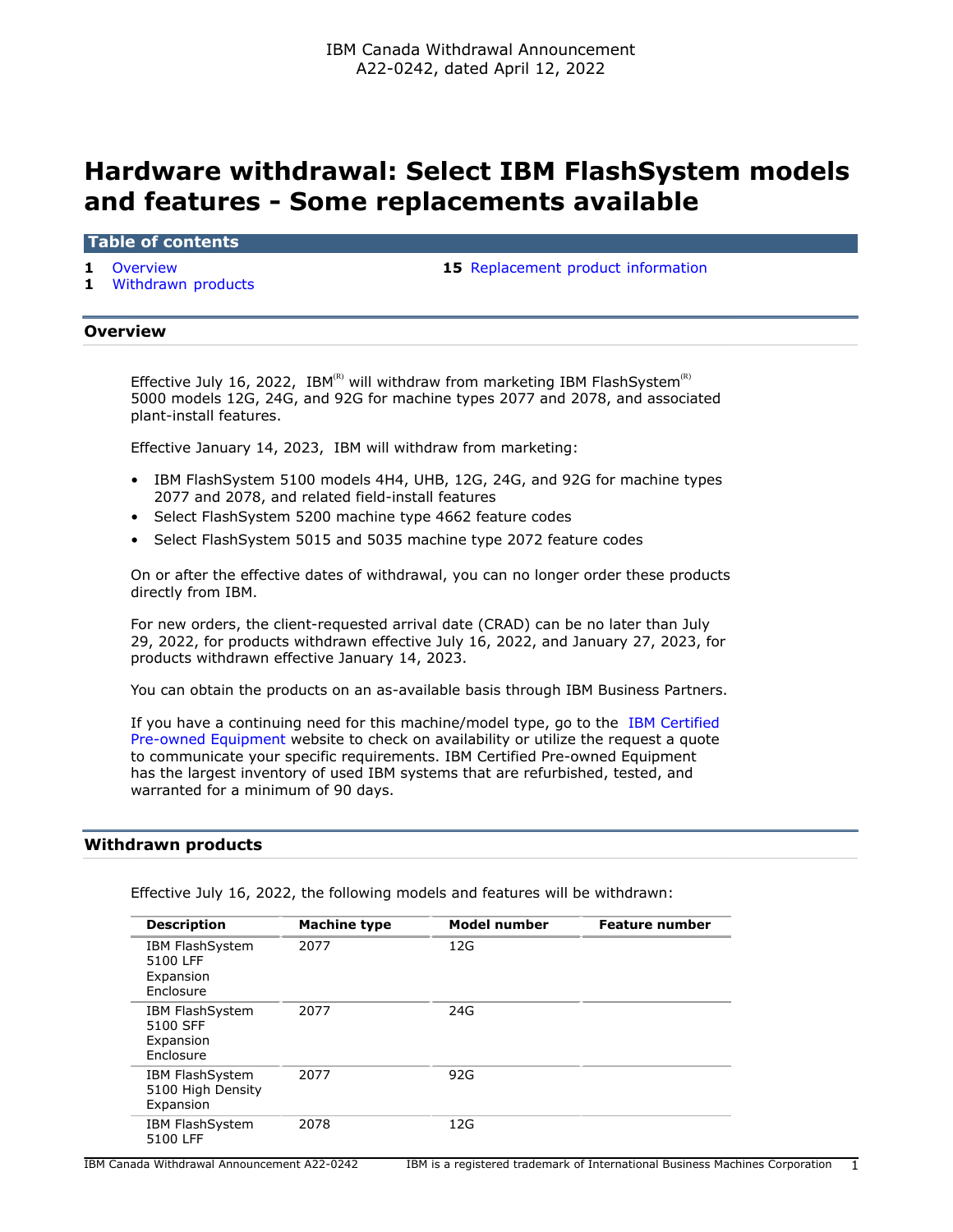| <b>Description</b>                                             | <b>Machine type</b> | <b>Model number</b> | <b>Feature number</b> |
|----------------------------------------------------------------|---------------------|---------------------|-----------------------|
| Expansion<br>Enclosure                                         |                     |                     |                       |
| <b>IBM FlashSystem</b><br>5100 SFF<br>Expansion<br>Enclosure   | 2078                | 24G                 |                       |
| IBM FlashSystem<br>5100 High<br>Density Expansion<br>Enclosure | 2078                | 92G                 |                       |
| <b>JEMT Indicator</b>                                          | 2077                | 12G, 24G, 92G       | 0021                  |
| <b>TAA Compliance</b>                                          | 2077                | 12G, 24G, 92G       | 0983                  |
| Rack Indicator<br>None                                         | 2077                | 12G, 24G, 92G       | 4650                  |
| Rack Indicator<br>Rack 1                                       | 2077                | 12G, 24G, 92G       | 4651                  |
| Rack Indicator<br>Rack 2                                       | 2077                | 12G, 24G, 92G       | 4652                  |
| Rack Indicator<br>Rack 3                                       | 2077                | 12G, 24G, 92G       | 4653                  |
| Rack Indicator<br>Rack 4                                       | 2077                | 12G, 24G, 92G       | 4654                  |
| Rack Indicator<br>Rack 5                                       | 2077                | 12G, 24G, 92G       | 4655                  |
| Rack Indicator<br>Rack 6                                       | 2077                | 12G, 24G, 92G       | 4656                  |
| Rack Indicator<br>Rack 7                                       | 2077                | 12G, 24G, 92G       | 4657                  |
| Rack Indicator<br>Rack 8                                       | 2077                | 12G, 24G, 92G       | 4658                  |
| Rack Indicator<br>Rack 9                                       | 2077                | 12G, 24G, 92G       | 4659                  |
| Rack Indicator<br>Rack 10                                      | 2077                | 12G, 24G, 92G       | 4660                  |
| Rack Indicator<br>Rack 11                                      | 2077                | 12G, 24G, 92G       | 4661                  |
| Rack Indicator<br>Rack 12                                      | 2077                | 12G, 24G, 92G       | 4662                  |
| Rack Indicator<br>Rack 13                                      | 2077                | 12G, 24G, 92G       | 4663                  |
| Rack Indicator<br>Rack 14                                      | 2077                | 12G, 24G, 92G       | 4664                  |
| Rack Indicator<br>Rack 15                                      | 2077                | 12G, 24G, 92G       | 4665                  |
| Rack Indicator<br>Rack 16                                      | 2077                | 12G, 24G, 92G       | 4666                  |
| Storage<br>Subsystem ID 1                                      | 2077                | 12G, 24G, 92G       | 9170                  |
| Storage<br>Subsystem ID 2                                      | 2077                | 12G, 24G, 92G       | 9171                  |
| Storage<br>Subsystem ID 3                                      | 2077                | 12G, 24G, 92G       | 9172                  |
| Storage<br>Subsystem ID 4                                      | 2077                | 12G, 24G, 92G       | 9173                  |
| Storage<br>Subsystem ID 5                                      | 2077                | 12G, 24G, 92G       | 9174                  |
| Storage<br>Subsystem ID 6                                      | 2077                | 12G, 24G, 92G       | 9175                  |
| Storage<br>Subsystem ID 7                                      | 2077                | 12G, 24G, 92G       | 9176                  |
| Storage<br>Subsystem ID 8                                      | 2077                | 12G, 24G, 92G       | 9177                  |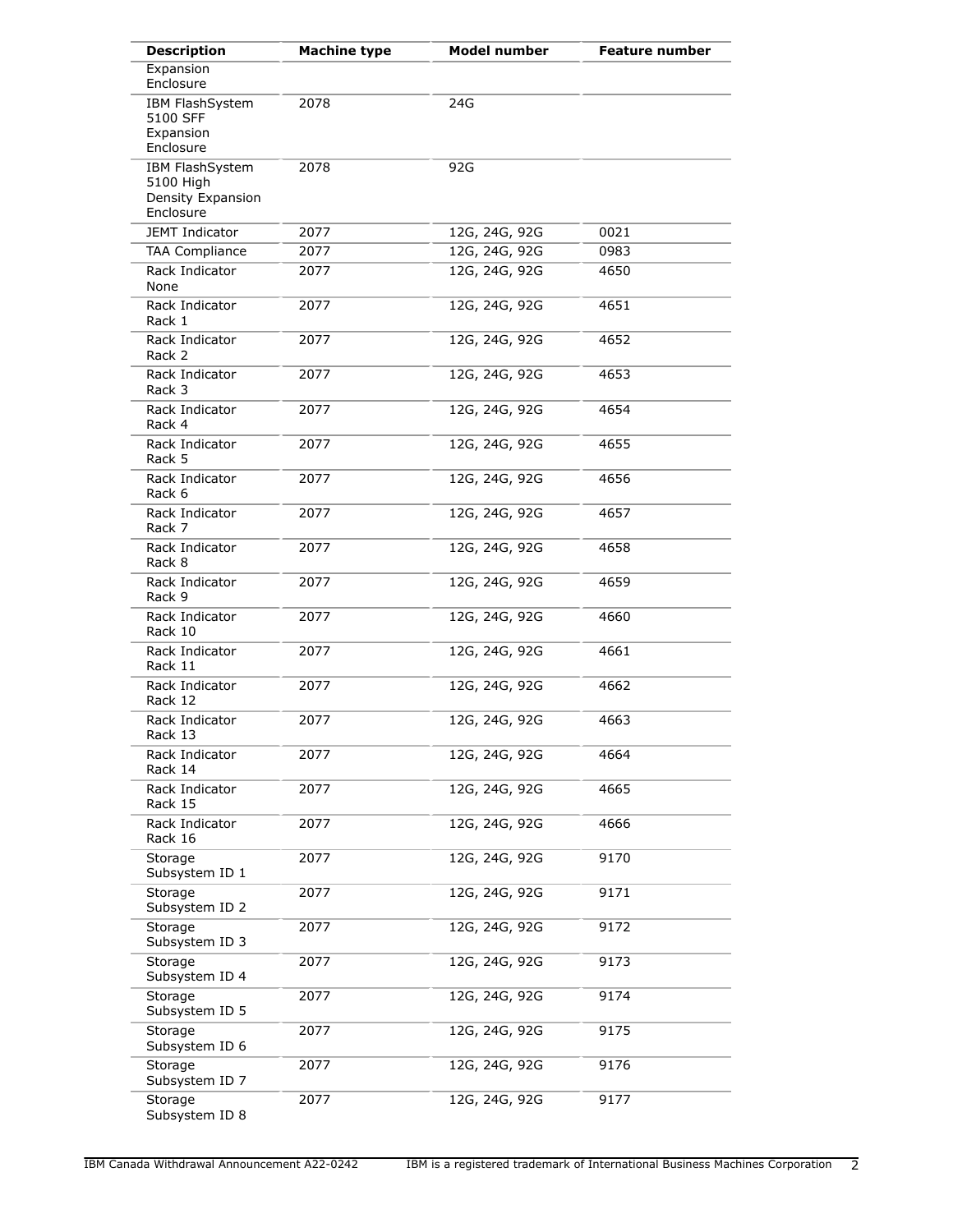| <b>Description</b>                   | <b>Machine type</b> | <b>Model number</b> | <b>Feature number</b> |
|--------------------------------------|---------------------|---------------------|-----------------------|
| Storage<br>Subsystem ID 9            | 2077                | 12G, 24G, 92G       | 9178                  |
| Storage<br>Subsystem ID 10           | 2077                | 12G, 24G, 92G       | 9179                  |
| Storage<br>Subsystem ID 11           | 2077                | 12G, 24G, 92G       | 9180                  |
| Storage<br>Subsystem ID 12           | 2077                | 12G, 24G, 92G       | 9181                  |
| Storage<br>Subsystem ID 13           | 2077                | 12G, 24G, 92G       | 9182                  |
| Storage<br>Subsystem ID 14           | 2077                | 12G, 24G, 92G       | 9183                  |
| Storage<br>Subsystem ID 15           | 2077                | 12G, 24G, 92G       | 9184                  |
| Storage<br>Subsystem ID 16           | 2077                | 12G, 24G, 92G       | 9185                  |
| Storage<br>Subsystem ID 17           | 2077                | 12G, 24G, 92G       | 9186                  |
| Storage<br>Subsystem ID 18           | 2077                | 12G, 24G, 92G       | 9187                  |
| Storage<br>Subsystem ID 19           | 2077                | 12G, 24G, 92G       | 9188                  |
| Storage<br>Subsystem ID 20           | 2077                | 12G, 24G, 92G       | 9189                  |
| Month Indicator                      | 2077                | 12G, 24G, 92G       | 9461                  |
| Day Indicator                        | 2077                | 12G, 24G, 92G       | 9462                  |
| Hour Indicator                       | 2077                | 12G, 24G, 92G       | 9463                  |
| Minute Indicator                     | 2077                | 12G, 24G, 92G       | 9464                  |
| Quantity Indicator                   | 2077                | 12G, 24G, 92G       | 9465                  |
| Countable Member<br>Indicator        | 2077                | 12G, 24G, 92G       | 9466                  |
| RFID AG/AP:<br>902-928 MHz           | 2077                | 12G, 24G, 92G       | A2EV                  |
| <b>RFID EMEA:</b><br>865.6-867.8 MHz | 2077                | 12G, 24G, 92G       | A2EW                  |
| OEM 1 MTM Order<br>Indicator         | 2077                | 12G, 24G, 92G       | ACY1                  |
| OEM 2 MTM Order<br>Indicator         | 2077                | 12G, 24G, 92G       | ACY2                  |
| OEM 3 MTM Order<br>Indicator         | 2077                | 12G, 24G, 92G       | ACY3                  |
| OEM 4 MTM Order<br>Indicator         | 2077                | 12G, 24G, 92G       | ACY4                  |
| OEM 5 MTM Order<br>Indicator         | 2077                | 12G, 24G, 92G       | ACY5                  |
| OEM 6 MTM Order<br>Indicator         | 2077                | 12G, 24G, 92G       | ACY <sub>6</sub>      |
| OEM 7 MTM Order<br>Indicator         | 2077                | 12G, 24G, 92G       | ACY7                  |
| OEM 8 MTM Order<br>Indicator         | 2077                | 12G, 24G, 92G       | ACY <sub>8</sub>      |
| OEM 9 MTM Order<br>Indicator         | 2077                | 12G, 24G, 92G       | ACY9                  |
| OEM 10 MTM<br>Order Indicator        | 2077                | 12G, 24G, 92G       | <b>ACYA</b>           |
| OEM 11 MTM<br>Order Indicator        | 2077                | 12G, 24G, 92G       | <b>ACYB</b>           |
| OEM 12 MTM<br>Order Indicator        | 2077                | 12G, 24G, 92G       | <b>ACYC</b>           |
| OEM 13 MTM<br>Order Indicator        | 2077                | 12G, 24G, 92G       | <b>ACYD</b>           |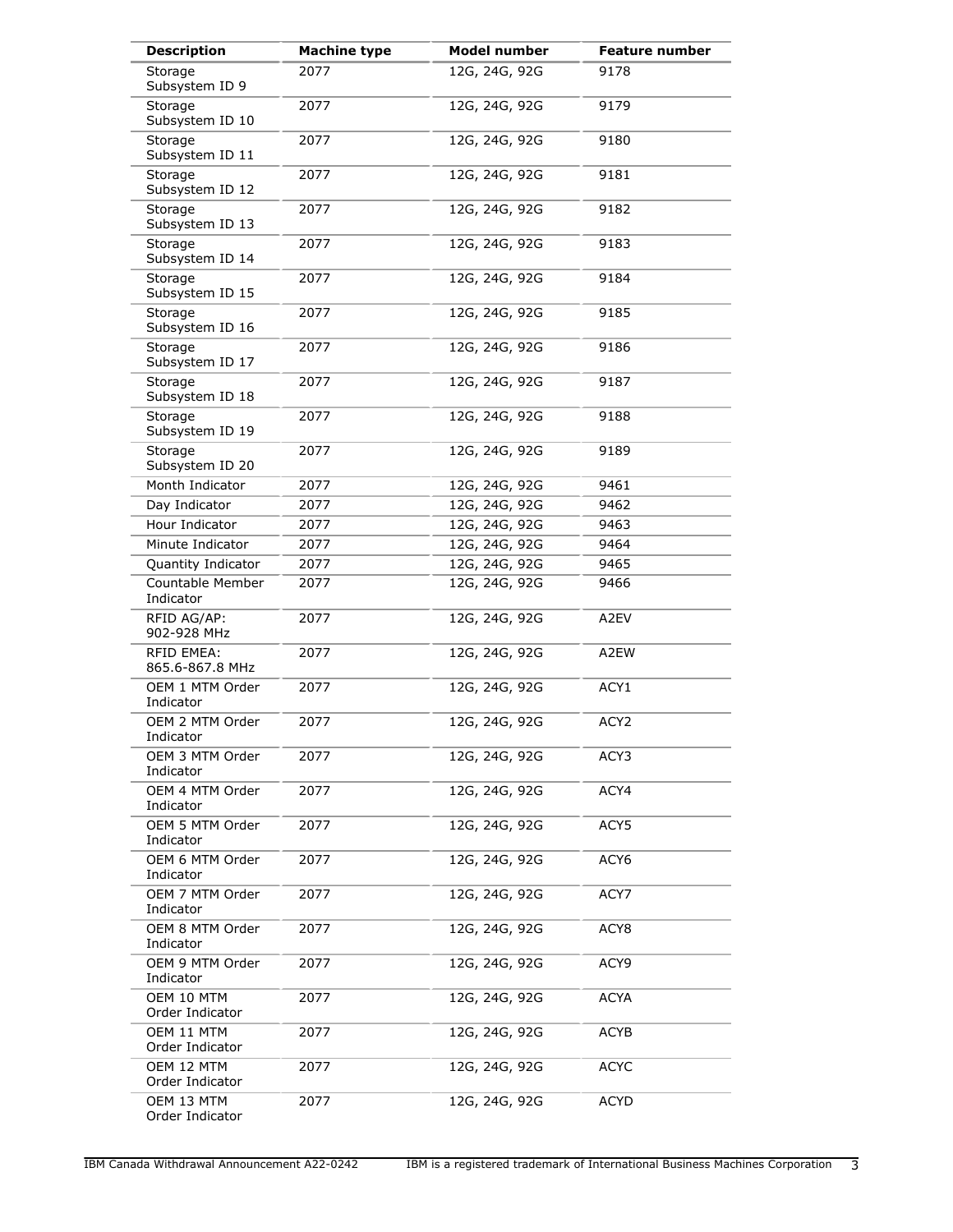| <b>Description</b>                                  | <b>Machine type</b> | <b>Model number</b> | Feature number   |
|-----------------------------------------------------|---------------------|---------------------|------------------|
| OEM 14 MTM<br>Order Indicator                       | 2077                | 12G, 24G, 92G       | <b>ACYE</b>      |
| OEM 15 MTM<br>Order Indicator                       | 2077                | 12G, 24G, 92G       | ACYF             |
| Generic Bezel                                       | 2077                | 12G, 24G, 92G       | <b>ACZA</b>      |
| Generic Packaging                                   | 2077                | 12G, 24G, 92G       | <b>ACZF</b>      |
| Order Type 1<br>Indicator - CTO                     | 2077                | 12G, 24G, 92G       | ADN1             |
| Order Type 2<br>Indicator - MTM<br>Only             | 2077                | 12G, 24G, 92G       | ADN <sub>2</sub> |
| <b>TAA Designated</b><br>Country                    | 2077                | 12G, 24G, 92G       | ADZ1             |
| Shipping and<br>Handling - No<br>Charge             | 2077                | 12G, 24G, 92G       | AG00             |
| Shipping and<br>Handling                            | 2077                | 12G, 24G, 92G       | AGC8             |
| <b>AC Power Supply</b><br>High Efficiency<br>(Pair) | 2077                | 12G, 24G            | AHPA             |
| DC Power Supply<br>$-48V$                           | 2077                | 12G, 24G            | AHPB             |
| Future use -<br>reserved 1                          | 2077                | 12G, 24G, 92G       | AHY1             |
| Future use -<br>reserved 2                          | 2077                | 12G, 24G, 92G       | AHY <sub>2</sub> |
| Future use -<br>reserved 3                          | 2077                | 12G, 24G, 92G       | AHY3             |
| Future use -<br>reserved 4                          | 2077                | 12G, 24G, 92G       | AHY4             |
| Future use -<br>reserved 5                          | 2077                | 12G, 24G, 92G       | AHY5             |
| Future use -<br>reserved 6                          | 2077                | 12G, 24G, 92G       | AHY6             |
| Future use -<br>reserved 7                          | 2077                | 12G, 24G, 92G       | AHY7             |
| Future use -<br>reserved 8                          | 2077                | 12G, 24G, 92G       | AHY8             |
| Future use -<br>reserved 9                          | 2077                | 12G, 24G, 92G       | AHY9             |
| Hybrid Flash<br>Indicator                           | 2077                | 12G, 24G, 92G       | AHZE             |
| Route to Power<br>Manufacturing<br>Indicator        | 2077                | 12G, 24G, 92G       | EFD <sub>0</sub> |
| VersaStack<br>Solution Indicator                    | 2077                | 24G, 92G            | AHZC             |
| All Flash Solution<br>Indicator                     | 2077                | 24G, 92G            | AHZD             |
| <b>JEMT Indicator</b>                               | 2078                | 12G, 24G, 92G       | 0021             |
| <b>TAA Compliance</b>                               | 2078                | 12G, 24G, 92G       | 0983             |
| Rack Indicator<br>None                              | 2078                | 12G, 24G, 92G       | 4650             |
| Rack Indicator<br>Rack 1                            | 2078                | 12G, 24G, 92G       | 4651             |
| Rack Indicator<br>Rack 2                            | 2078                | 12G, 24G, 92G       | 4652             |
| Rack Indicator<br>Rack 3                            | 2078                | 12G, 24G, 92G       | 4653             |
| Rack Indicator<br>Rack 4                            | 2078                | 12G, 24G, 92G       | 4654             |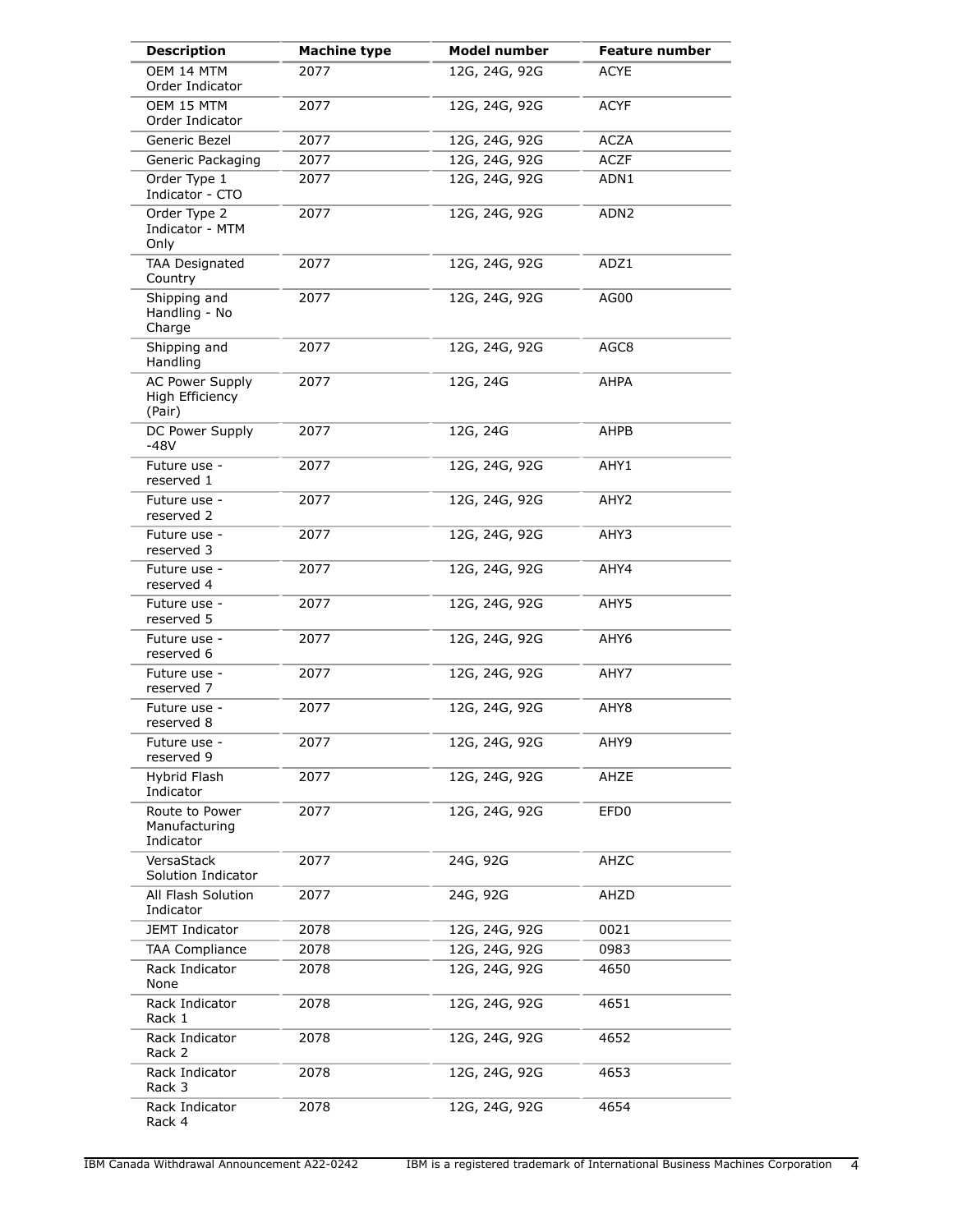| <b>Description</b>         | <b>Machine type</b> | <b>Model number</b> | Feature number |
|----------------------------|---------------------|---------------------|----------------|
| Rack Indicator<br>Rack 5   | 2078                | 12G, 24G, 92G       | 4655           |
| Rack Indicator<br>Rack 6   | 2078                | 12G, 24G, 92G       | 4656           |
| Rack Indicator<br>Rack 7   | 2078                | 12G, 24G, 92G       | 4657           |
| Rack Indicator<br>Rack 8   | 2078                | 12G, 24G, 92G       | 4658           |
| Rack Indicator<br>Rack 9   | 2078                | 12G, 24G, 92G       | 4659           |
| Rack Indicator<br>Rack 10  | 2078                | 12G, 24G, 92G       | 4660           |
| Rack Indicator<br>Rack 11  | 2078                | 12G, 24G, 92G       | 4661           |
| Rack Indicator<br>Rack 12  | 2078                | 12G, 24G, 92G       | 4662           |
| Rack Indicator<br>Rack 13  | 2078                | 12G, 24G, 92G       | 4663           |
| Rack Indicator<br>Rack 14  | 2078                | 12G, 24G, 92G       | 4664           |
| Rack Indicator<br>Rack 15  | 2078                | 12G, 24G, 92G       | 4665           |
| Rack Indicator<br>Rack 16  | 2078                | 12G, 24G, 92G       | 4666           |
| Storage<br>Subsystem ID 1  | 2078                | 12G, 24G, 92G       | 9170           |
| Storage<br>Subsystem ID 2  | 2078                | 12G, 24G, 92G       | 9171           |
| Storage<br>Subsystem ID 3  | 2078                | 12G, 24G, 92G       | 9172           |
| Storage<br>Subsystem ID 4  | 2078                | 12G, 24G, 92G       | 9173           |
| Storage<br>Subsystem ID 5  | 2078                | 12G, 24G, 92G       | 9174           |
| Storage<br>Subsystem ID 6  | 2078                | 12G, 24G, 92G       | 9175           |
| Storage<br>Subsystem ID 7  | 2078                | 12G, 24G, 92G       | 9176           |
| Storage<br>Subsystem ID 8  | 2078                | 12G, 24G, 92G       | 9177           |
| Storage<br>Subsystem ID 9  | 2078                | 12G, 24G, 92G       | 9178           |
| Storage<br>Subsystem ID 10 | 2078                | 12G, 24G, 92G       | 9179           |
| Storage<br>Subsystem ID 11 | 2078                | 12G, 24G, 92G       | 9180           |
| Storage<br>Subsystem ID 12 | 2078                | 12G, 24G, 92G       | 9181           |
| Storage<br>Subsystem ID 13 | 2078                | 12G, 24G, 92G       | 9182           |
| Storage<br>Subsystem ID 14 | 2078                | 12G, 24G, 92G       | 9183           |
| Storage<br>Subsystem ID 15 | 2078                | 12G, 24G, 92G       | 9184           |
| Storage<br>Subsystem ID 16 | 2078                | 12G, 24G, 92G       | 9185           |
| Storage<br>Subsystem ID 17 | 2078                | 12G, 24G, 92G       | 9186           |
| Storage<br>Subsystem ID 18 | 2078                | 12G, 24G, 92G       | 9187           |
| Storage<br>Subsystem ID 19 | 2078                | 12G, 24G, 92G       | 9188           |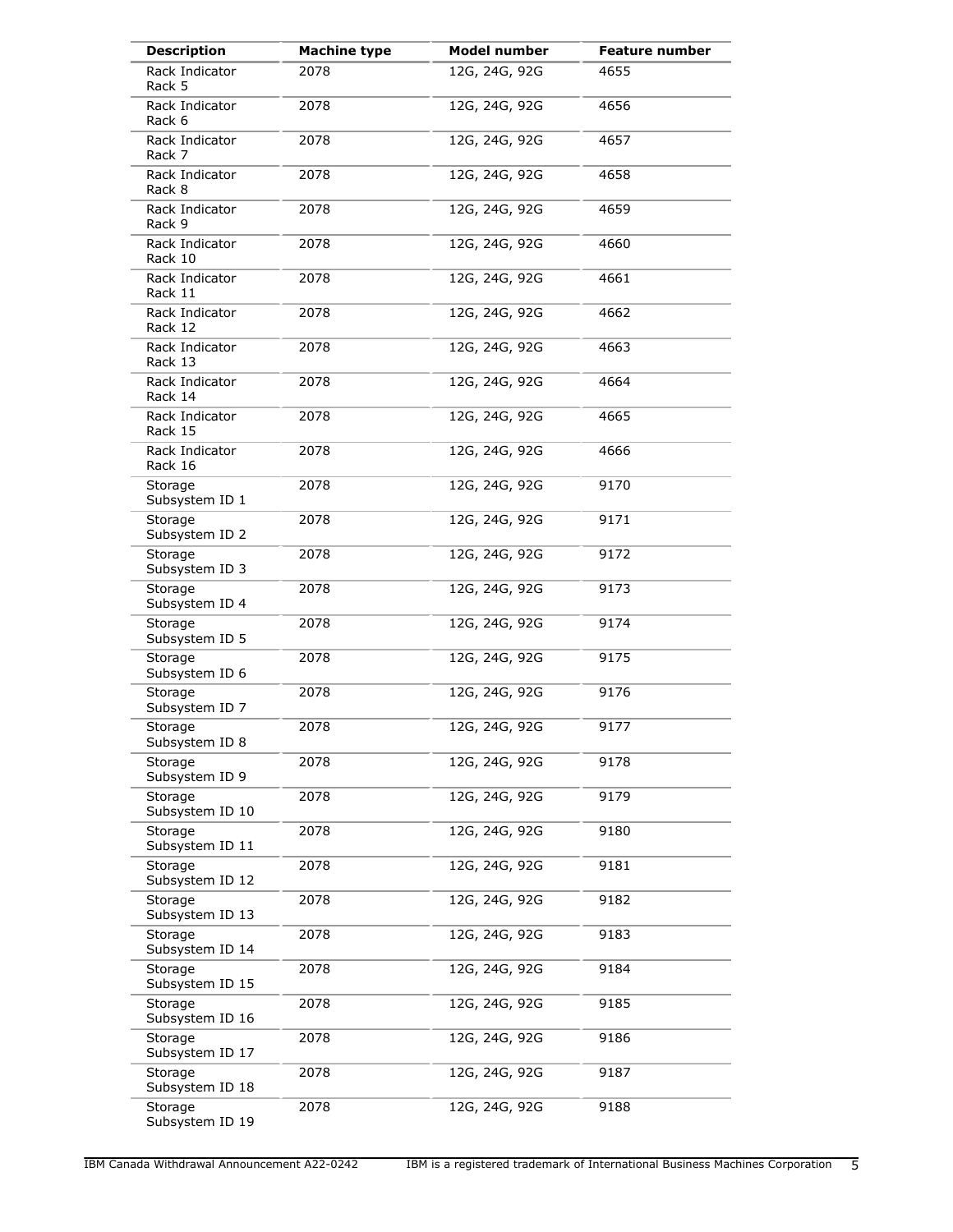| <b>Description</b>                                  | <b>Machine type</b> | <b>Model number</b> | <b>Feature number</b> |
|-----------------------------------------------------|---------------------|---------------------|-----------------------|
| Storage<br>Subsystem ID 20                          | 2078                | 12G, 24G, 92G       | 9189                  |
| Month Indicator                                     | 2078                | 12G, 24G, 92G       | 9461                  |
| Day Indicator                                       | 2078                | 12G, 24G, 92G       | 9462                  |
| Hour Indicator                                      | 2078                | 12G, 24G, 92G       | 9463                  |
| Minute Indicator                                    | 2078                | 12G, 24G, 92G       | 9464                  |
| Quantity Indicator                                  | 2078                | 12G, 24G, 92G       | 9465                  |
| Countable Member<br>Indicator                       | 2078                | 12G, 24G, 92G       | 9466                  |
| RFID AG/AP:<br>902-928 MHz                          | 2078                | 12G, 24G, 92G       | A2EV                  |
| <b>RFID EMEA:</b><br>865.6-867.8 MHz                | 2078                | 12G, 24G, 92G       | A2EW                  |
| OEM 1 MTM Order<br>Indicator                        | 2078                | 12G, 24G, 92G       | ACY1                  |
| OEM 2 MTM Order<br>Indicator                        | 2078                | 12G, 24G, 92G       | ACY <sub>2</sub>      |
| OEM 3 MTM Order<br>Indicator                        | 2078                | 12G, 24G, 92G       | ACY3                  |
| OEM 4 MTM Order<br>Indicator                        | 2078                | 12G, 24G, 92G       | ACY4                  |
| OEM 5 MTM Order<br>Indicator                        | 2078                | 12G, 24G, 92G       | ACY5                  |
| OEM 6 MTM Order<br>Indicator                        | 2078                | 12G, 24G, 92G       | ACY6                  |
| OEM 7 MTM Order<br>Indicator                        | 2078                | 12G, 24G, 92G       | ACY7                  |
| OEM 8 MTM Order<br>Indicator                        | 2078                | 12G, 24G, 92G       | ACY8                  |
| OEM 9 MTM Order<br>Indicator                        | 2078                | 12G, 24G, 92G       | ACY9                  |
| OEM 10 MTM<br>Order Indicator                       | 2078                | 12G, 24G, 92G       | <b>ACYA</b>           |
| OEM 11 MTM<br>Order Indicator                       | 2078                | 12G, 24G, 92G       | ACYB                  |
| OEM 12 MTM<br>Order Indicator                       | 2078                | 12G, 24G, 92G       | <b>ACYC</b>           |
| OEM 13 MTM<br>Order Indicator                       | 2078                | 12G, 24G, 92G       | <b>ACYD</b>           |
| OEM 14 MTM<br>Order Indicator                       | 2078                | 12G, 24G, 92G       | <b>ACYE</b>           |
| OEM 15 MTM<br>Order Indicator                       | 2078                | 12G, 24G, 92G       | <b>ACYF</b>           |
| Generic Bezel                                       | 2078                | 12G, 24G, 92G       | <b>ACZA</b>           |
| Generic Packaging                                   | 2078                | 12G, 24G, 92G       | <b>ACZF</b>           |
| Order Type 1<br>Indicator - CTO                     | 2078                | 12G, 24G, 92G       | ADN1                  |
| Order Type 2<br>Indicator - MTM<br>Only             | 2078                | 12G, 24G, 92G       | ADN <sub>2</sub>      |
| <b>TAA Designated</b><br>Country                    | 2078                | 12G, 24G, 92G       | ADZ1                  |
| Shipping and<br>Handling - No<br>Charge             | 2078                | 12G, 24G, 92G       | AG00                  |
| Shipping and<br>Handling                            | 2078                | 12G, 24G, 92G       | AGC8                  |
| <b>AC Power Supply</b><br>High Efficiency<br>(Pair) | 2078                | 12G, 24G            | AHPA                  |
| DC Power Supply<br>$-48V$                           | 2078                | 12G, 24G            | AHPB                  |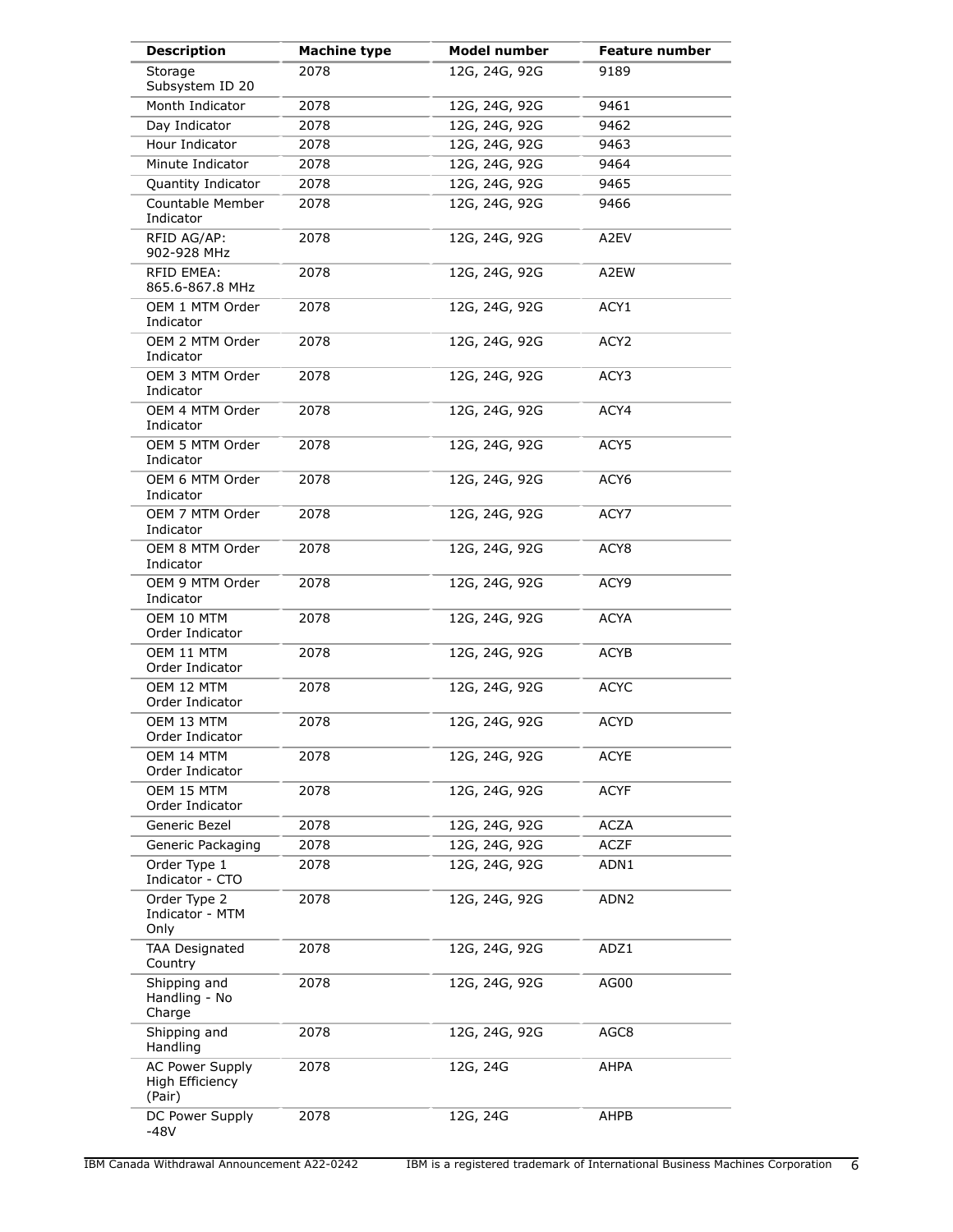| <b>Description</b>                           | <b>Machine type</b> | <b>Model number</b> | <b>Feature number</b> |
|----------------------------------------------|---------------------|---------------------|-----------------------|
| Future use -<br>reserved 1                   | 2078                | 12G, 24G, 92G       | AHY1                  |
| Future use -<br>reserved 2                   | 2078                | 12G, 24G, 92G       | AHY <sub>2</sub>      |
| Future use -<br>reserved 3                   | 2078                | 12G, 24G, 92G       | AHY3                  |
| Future use -<br>reserved 4                   | 2078                | 12G, 24G, 92G       | AHY4                  |
| Future use -<br>reserved 5                   | 2078                | 12G, 24G, 92G       | AHY5                  |
| Future use -<br>reserved 6                   | 2078                | 12G, 24G, 92G       | AHY <sub>6</sub>      |
| Future use -<br>reserved 7                   | 2078                | 12G, 24G, 92G       | AHY7                  |
| Future use -<br>reserved 8                   | 2078                | 12G, 24G, 92G       | AHY8                  |
| Future use -<br>reserved 9                   | 2078                | 12G, 24G, 92G       | AHY9                  |
| Hybrid Flash<br>Indicator                    | 2078                | 12G, 24G, 92G       | AHZE                  |
| Route to Power<br>Manufacturing<br>Indicator | 2078                | 12G, 24G, 92G       | EFD <sub>0</sub>      |
| VersaStack<br>Solution Indicator             | 2078                | 24G, 92G            | AHZC                  |
| All Flash Solution<br>Indicator              | 2078                | 24G, 92G            | AHZD                  |

Effective January 14, 2023, the following features will be withdrawn:

| <b>Description</b>                                | <b>Machine type</b> | <b>Model number</b>   | <b>Feature number</b> |
|---------------------------------------------------|---------------------|-----------------------|-----------------------|
| <b>Bulk Order</b><br>Indicator                    | 2077                | 12G, 24G, 4H4,<br>92G | 5555                  |
| Storwize <sup>(R)</sup><br><b>Expansion Bezel</b> | 2077                | 12G, 24G, 92G         | <b>ACZK</b>           |
| Order Type 3<br>Indicator - FC Only               | 2077                | 12G, 24G, 4H4,<br>92G | ADN3                  |
| Power Cord -<br><b>EMEA</b>                       | 2077                | 12G, 24G, 4H4         | 9716                  |
| Power Cord -<br>Australia / New<br>Zealand        | 2077                | 12G, 24G, 4H4         | 9717                  |
| Power Cord -<br>Europe / Africa                   | 2077                | 12G, 24G, 4H4         | 9718                  |
| Power Cord -<br>Denmark                           | 2077                | 12G, 24G, 4H4         | 9719                  |
| Power Cord -<br>South Africa                      | 2077                | 12G, 24G, 4H4         | 9720                  |
| Power Cord -<br>Switzerland                       | 2077                | 12G, 24G, 4H4         | 9721                  |
| Power Cord -<br>Chile / Italy                     | 2077                | 12G, 24G, 4H4         | 9722                  |
| Power Cord -<br>Israel                            | 2077                | 12G, 24G, 4H4         | 9723                  |
| Power Cord -<br>Argentina                         | 2077                | 12G, 24G, 4H4         | 9725                  |
| Power Cord -<br>China                             | 2077                | 12G, 24G, 4H4         | 9726                  |
| Power Cord - PDU<br>Connection                    | 2077                | 12G, 24G, 4H4         | 9730                  |
| Power Cord - US/<br>Group 1                       | 2077                | 12G, 24G              | 9731                  |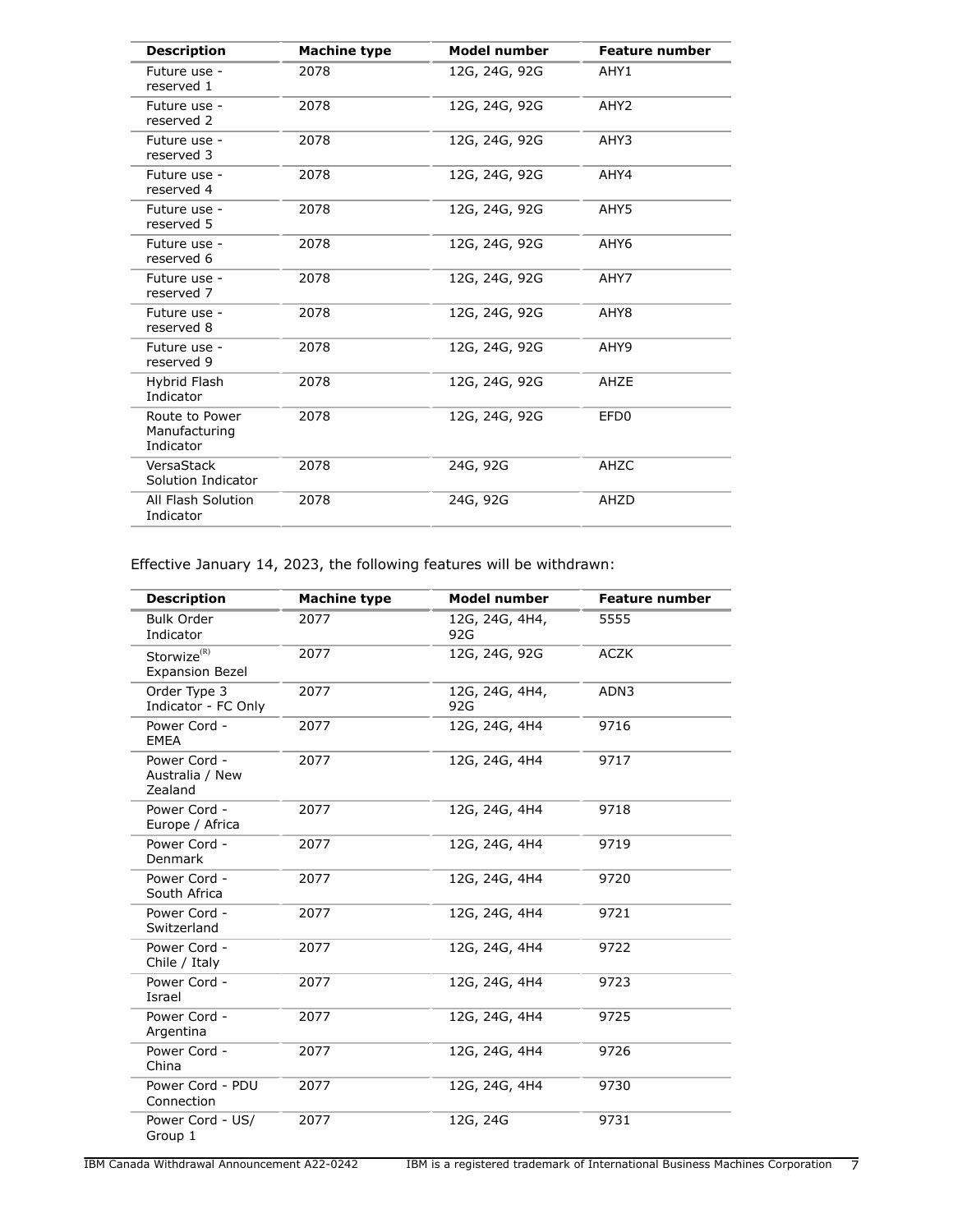| <b>Description</b>                                                                                          | <b>Machine type</b> | <b>Model number</b>   | <b>Feature number</b> |
|-------------------------------------------------------------------------------------------------------------|---------------------|-----------------------|-----------------------|
| Power Cord -<br>Taiwan                                                                                      | 2077                | 12G, 24G              | 9732                  |
| Power Cord -<br><b>Brazil</b>                                                                               | 2077                | 12G, 24G, 4H4         | 9733                  |
| Power Cord - India                                                                                          | 2077                | 12G, 24G, 4H4         | 9734                  |
| Power Cord -<br>Japan                                                                                       | 2077                | 12G, 24G              | 9735                  |
| Power Cord -<br>Korea                                                                                       | 2077                | 12G, 24G, 4H4         | 9736                  |
| Power Cord -<br>Chicago                                                                                     | 2077                | 12G, 24G              | 9737                  |
| 1.2TB 10K 3.5<br>Inch HDD                                                                                   | 2077                | 12G                   | AC <sub>28</sub>      |
| 1.8TB 10K 3.5<br>Inch HDD                                                                                   | 2077                | 12G                   | AC <sub>29</sub>      |
| 2.4TB 10K 3.5<br>Inch HDD                                                                                   | 2077                | 12G                   | AC <sub>2</sub> A     |
| 6TB 7.2K 3.5 Inch<br><b>NL HDD</b>                                                                          | 2077                | 12G                   | AC3A                  |
| 8TB 7.2K 3.5 Inch<br>NL HDD                                                                                 | 2077                | 12G                   | AC3B                  |
| 10TB 7.2K 3.5<br>Inch NL HDD                                                                                | 2077                | 12G                   | AC3C                  |
| 12TB 7.2K 3.5<br>Inch NL HDD                                                                                | 2077                | 12G                   | AC3D                  |
| 0.6m 12 Gb SAS<br>Cable (mSAS HD<br>to mSAS HD)                                                             | 2077                | 12G, 24G              | <b>ACUA</b>           |
| 1.5m 12 Gb SAS<br>Cable (mSAS HD<br>to mSAS HD)                                                             | 2077                | 12G, 24G              | <b>ACUB</b>           |
| 3m 12 Gb SAS<br>Cable (mSAS HD<br>to mSAS HD)                                                               | 2077                | 12G, 24G, 92G         | <b>ACUC</b>           |
| 6m 12 Gb SAS<br>Cable (mSAS HD<br>to mSAS HD)                                                               | 2077                | 12G, 24G, 92G         | <b>ACUE</b>           |
| Power Cord - DC                                                                                             | 2077                | 12G, 24G              | AHP4                  |
| Power Cord - PDU<br>Connection (C20)                                                                        | 2077                | 12G, 24G, 4H4         | AHP6                  |
| Power Cord - PDU<br>Connection - India                                                                      | 2077                | 12G, 24G, 4H4         | AHP7                  |
| Power Cord - PDU<br>Connection (C20)<br>- India                                                             | 2077                | 12G, 24G, 4H4         | AHP9                  |
| ServicePac <sup>(R)</sup><br>Warranty and<br>Maintenance<br>Option 5 YR 24x7<br>Same Day ORT<br>6hrCL/4hrPD | 2077                | 12G, 24G, 4H4,<br>92G | <b>BOMT</b>           |
| ServicePac Basic<br><b>Selection Services</b><br>for Storage 3<br>years                                     | 2077                | 12G, 24G, 4H4,<br>92G | BON1                  |
| ServicePac for<br>Hard Drive or<br>Media Retention<br>for Storage 3<br>years                                | 2077                | 12G, 24G, 4H4,<br>92G | <b>BONQ</b>           |
| <b>ServicePac</b><br>Warranty and<br>Maintenance<br>Option 3 YR 24x7                                        | 2077                | 12G, 24G, 4H4,<br>92G | <b>BONU</b>           |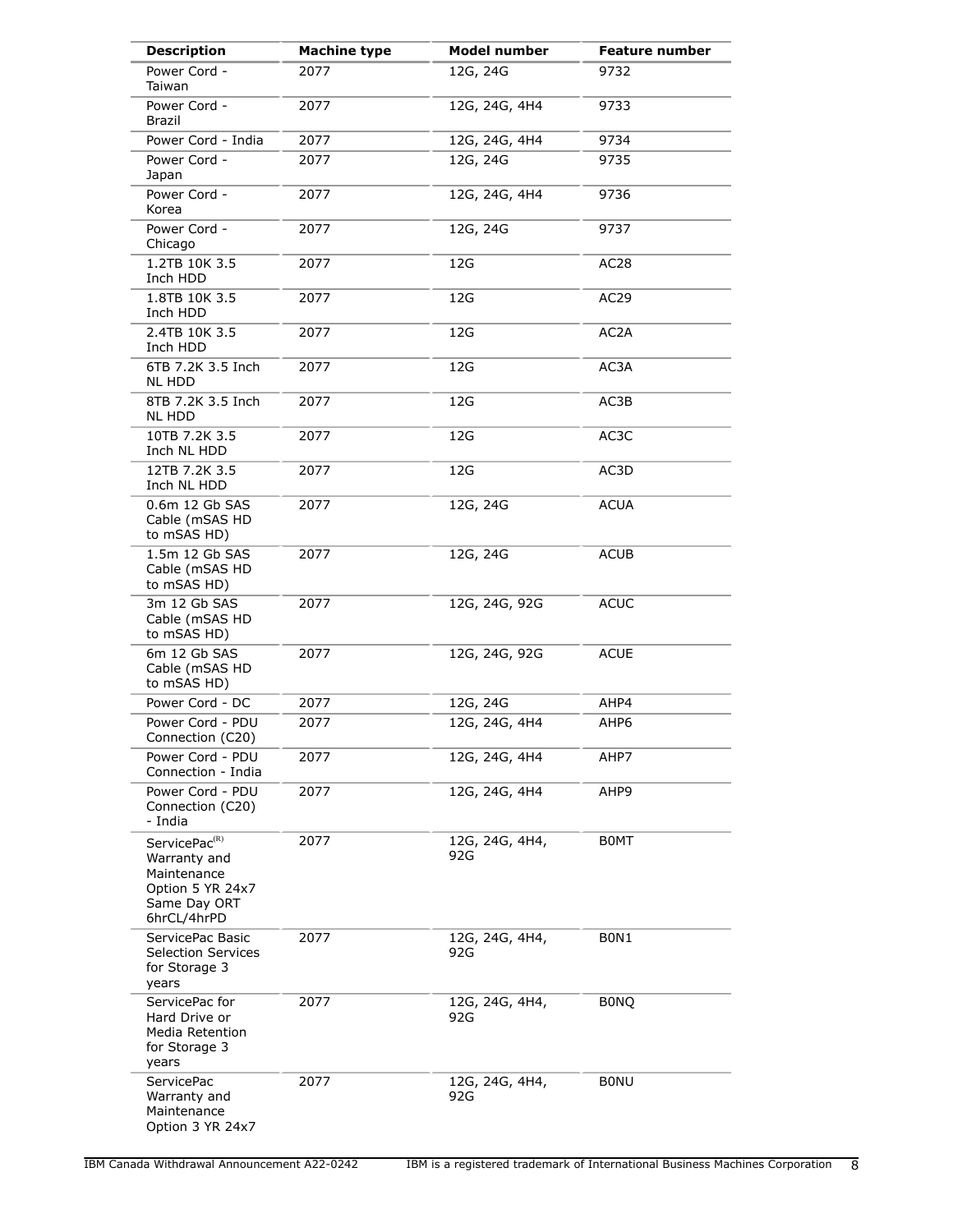| <b>Description</b>                                                                        | <b>Machine type</b> | <b>Model number</b>   | <b>Feature number</b> |
|-------------------------------------------------------------------------------------------|---------------------|-----------------------|-----------------------|
| Same Day ORT<br>6hrCL/4hrPD                                                               |                     |                       |                       |
| ServicePac for<br>Hard Drive or<br>Media Retention<br>for Storage 5<br>years              | 2077                | 12G, 24G, 4H4,<br>92G | B0PF                  |
| ServicePac Basic<br><b>Selection Services</b><br>for Storage 5<br>years                   | 2077                | 12G, 24G, 4H4,<br>92G | <b>BOPK</b>           |
| <b>ServicePac</b><br>Warranty and<br>Maintenance<br>Option 5 YR 24x7<br>Committed Fix 24h | 2077                | 12G, 24G, 4H4,<br>92G | B17H                  |
| <b>ServicePac</b><br>Warranty and<br>Maintenance<br>Option 3 YR 24x7<br>Committed Fix 24h | 2077                | 12G, 24G, 4H4,<br>92G | B1K3                  |
| <b>CSC ORDER</b><br><b>ROUTING</b><br><b>INDICATOR -</b><br><b>GUADALAJARA</b>            | 2077                | 12G                   | <b>ECSM</b>           |
| 1.2TB 10K 2.5<br>Inch HDD                                                                 | 2077                | 24G                   | AC69                  |
| 1.8TB 10K 2.5<br>Inch HDD                                                                 | 2077                | 24G                   | AC6A                  |
| 2.4TB 10K 2.5<br>Inch HDD                                                                 | 2077                | 24G                   | AC6B                  |
| 800 GB 3DWPD 12<br>Gb SAS 2.5 Inch<br>Flash Drive                                         | 2077                | 24G                   | AC8J                  |
| 1.92TB 2.5" Flash<br>Drive                                                                | 2077                | 24G                   | ACM0                  |
| 3.84TB 2.5" Flash<br>Drive                                                                | 2077                | 24G                   | ACM1                  |
| 7.68TB 2.5Inch<br>Flash Drive                                                             | 2077                | 24G                   | ACM <sub>2</sub>      |
| 15.36TB 2.5Inch<br>Hash Drive                                                             | 2077                | 24G                   | ACM3                  |
| 30.72 TB 12 Gb<br>SAS 2.5 Inch Flash<br>Drive                                             | 2077                | 24G                   | ACM4                  |
| 32Gb FC Adapter<br>Pair                                                                   | 2077                | 4H4                   | ACB9                  |
| <b>SAS Enclosure</b><br>Attach Card Pair                                                  | 2077                | 4H4                   | ACBA                  |
| 16Gb FC Adapter<br>Pair                                                                   | 2077                | 4H4                   | ACBB                  |
| 25GbE (RoCE)<br>Adapter Pair                                                              | 2077                | 4H4                   | <b>ACBE</b>           |
| 25GbE (iWARP)<br>Adapter Pair                                                             | 2077                | 4H4                   | <b>ACBF</b>           |
| Encryption<br>Enablement                                                                  | 2077                | 4H4                   | ACE3                  |
| Encryption USB<br>Drive Pack                                                              | 2077                | 4H4                   | <b>ACEC</b>           |
| V5100 64 GB<br>Cache upgrade                                                              | 2077                | 4H4                   | <b>ACGE</b>           |
| V5100 384 GB<br>Cache upgrade                                                             | 2077                | 4H4                   | <b>ACGF</b>           |
| 16 Gb FC LW SFP<br>Transceivers(Pair)                                                     | 2077                | 4H4                   | <b>ACHU</b>           |

IBM Canada Withdrawal Announcement A22-0242 IBM is a registered trademark of International Business Machines Corporation 9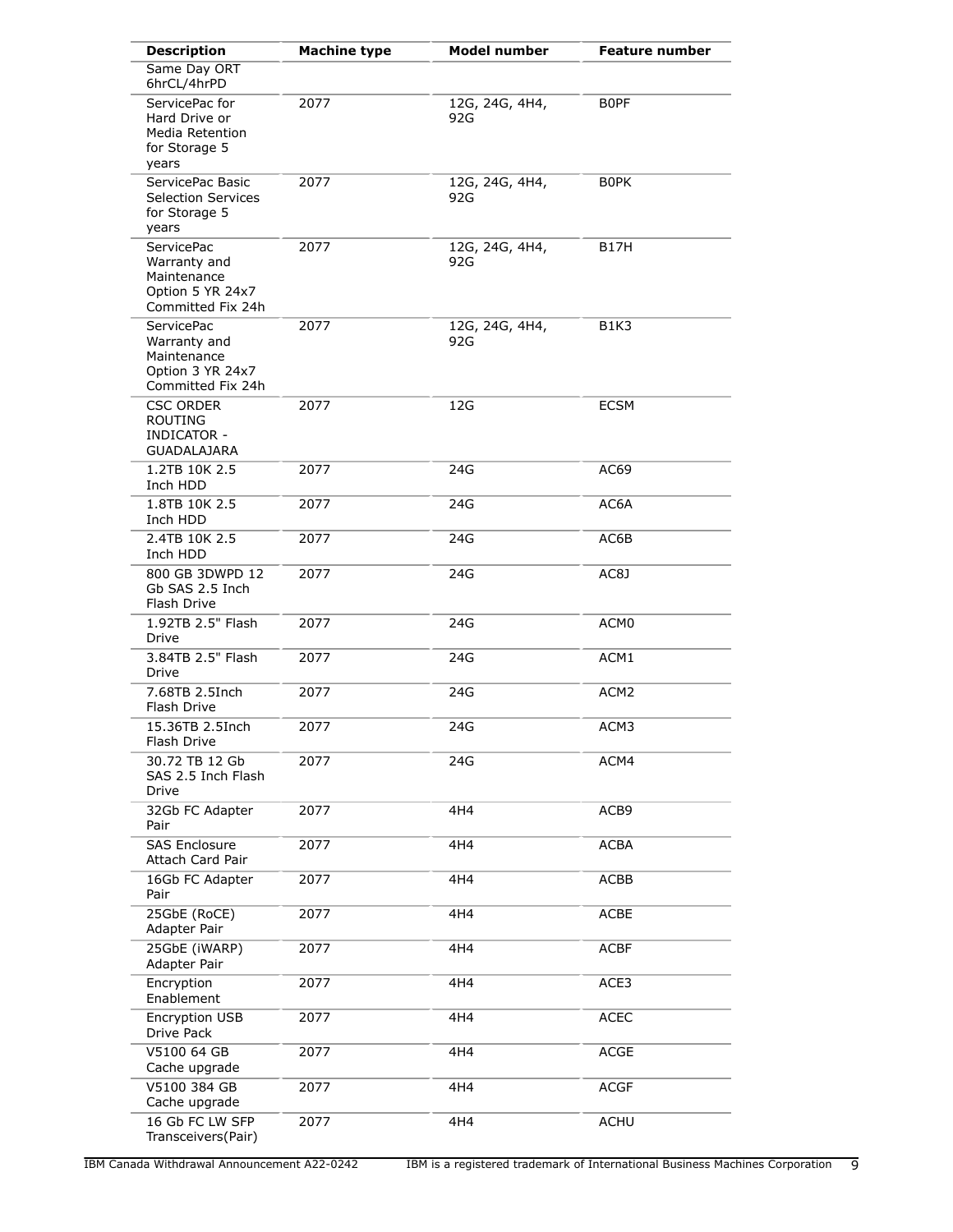| <b>Description</b>                                    | <b>Machine type</b> | <b>Model number</b> | <b>Feature number</b> |
|-------------------------------------------------------|---------------------|---------------------|-----------------------|
| 32 Gb FC LW SFP<br>Transceivers (Pair)                | 2077                | 4H4                 | <b>ACHV</b>           |
| 1m OM3 Fiber<br>Cable (LC)                            | 2077                | 4H4                 | <b>ACSQ</b>           |
| 5m OM3 Fiber<br>Cable (LC)                            | 2077                | 4H4                 | <b>ACSR</b>           |
| 10m OM3 Fiber<br>Cable (LC)                           | 2077                | 4H4                 | <b>ACSS</b>           |
| 25m OM3 Fiber<br>Cable (LC)                           | 2077                | 4H4                 | <b>ACST</b>           |
| 4.8 TB NVMe<br>FlashCore Module                       | 2077                | 4H4                 | AES5                  |
| 9.6 TB NVMe<br>FlashCore Module                       | 2077                | 4H4                 | AES6                  |
| 19.2 TB NVMe<br>FlashCore Module                      | 2077                | 4H4                 | AES7                  |
| 38.4 TB NVMe<br>FlashCore Module                      | 2077                | 4H4                 | AES8                  |
| 800 GB 2.5 Inch<br>NVMe Flash Drive                   | 2077                | 4H4                 | AET1                  |
| 1.92 TB 2.5 Inch<br>NVMe Flash Drive                  | 2077                | 4H4                 | AET2                  |
| 3.84 TB 2.5 Inch<br>NVMe Flash Drive                  | 2077                | 4H4                 | AET3                  |
| 7.68 TB 2.5 Inch<br>NVMe Flash Drive                  | 2077                | 4H4                 | AET4                  |
| 15.36 TB 2.5 Inch<br><b>NVMe Flash Drive</b>          | 2077                | 4H4                 | AET5                  |
| 1.6 TB NVMe<br>Storage Class<br>Memory Drive          | 2077                | 4H4                 | <b>AETF</b>           |
| 1.2TB 10K 3.5<br>Inch HDD                             | 2077                | 92G                 | ACP3                  |
| 1.8TB 10K 3.5<br>Inch HDD                             | 2077                | 92G                 | ACP4                  |
| 2.4TB 10K 3.5<br>Inch HDD                             | 2077                | 92G                 | ACP5                  |
| 6TB 7.2K 3.5 Inch<br><b>NL HDD</b>                    | 2077                | 92G                 | ACP7                  |
| 8TB 7.2K 3.5 Inch<br><b>NL HDD</b>                    | 2077                | 92G                 | ACP8                  |
| 10TB 7.2K 3.5<br>Inch NL HDD                          | 2077                | 92G                 | ACP9                  |
| 12TB 7.2K 3.5<br>Inch NL HDD                          | 2077                | 92G                 | <b>ACPA</b>           |
| 1.92TB 3.5 Inch<br>Flash Drive                        | 2077                | 92G                 | ACPJ                  |
| 3.84TB 3.5 Inch<br>Flash Drive                        | 2077                | 92G                 | <b>ACPK</b>           |
| 7.68TB 3.5 Inch<br>Flash Drive                        | 2077                | 92G                 | <b>ACPL</b>           |
| 15.36TB 3.5 Inch<br>Flash Drive                       | 2077                | 92G                 | ACPM                  |
| 30.72 TB 12 Gb<br>SAS 3.5 Inch Flash<br>Drive         | 2077                | 92G                 | <b>ACPN</b>           |
| Power Cord -<br>PDU High Density<br>Expansion         | 2077                | 92G                 | AHP5                  |
| Power Cord -<br>PDU High Density<br>Expansion - India | 2077                | 92G                 | AHP8                  |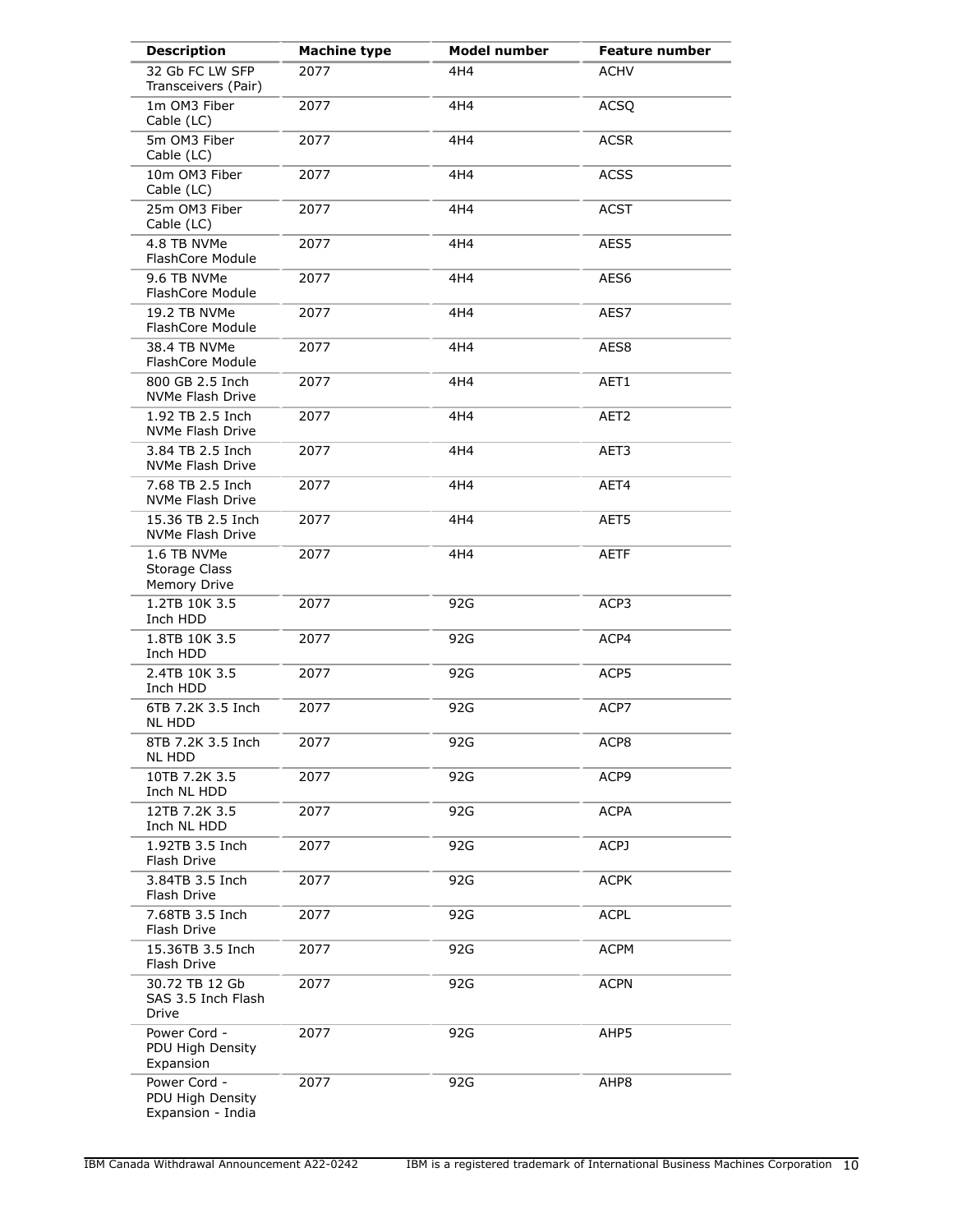| <b>Description</b>                         | <b>Machine type</b> | <b>Model number</b>        | <b>Feature number</b> |
|--------------------------------------------|---------------------|----------------------------|-----------------------|
| <b>Bulk Order</b><br>Indicator             | 2078                | 12G, 24G, 4H4,<br>92G, UHB | 5555                  |
| Storwize<br><b>Expansion Bezel</b>         | 2078                | 12G, 24G, 92G              | <b>ACZK</b>           |
| Order Type 3<br>Indicator - FC Only        | 2078                | 12G, 24G, 4H4,<br>92G, UHB | ADN3                  |
| <b>OEM Bulk Option</b><br>AHL <sub>2</sub> | 2078                | 12G                        | AHL <sub>2</sub>      |
| OEM Bulk option<br>AHLD                    | 2078                | 12G                        | AHLD                  |
| <b>OEM Bulk Option</b><br>AHM2             | 2078                | 12G                        | AHM2                  |
| OEM Bulk Option<br>AHMD                    | 2078                | 12G                        | AHMD                  |
| OEM Bulk Option<br>608                     | 2078                | 24G                        | ACV <sub>2</sub>      |
| OEM Bulk Option<br>609                     | 2078                | 24G                        | ACV3                  |
| <b>OEM Bulk Option</b><br>602              | 2078                | 24G                        | ACXG                  |
| <b>OEM Bulk Option</b><br>603              | 2078                | 24G                        | <b>ACXH</b>           |
| <b>OEM Bulk Option</b><br>604              | 2078                | 24G                        | <b>ACXJ</b>           |
| <b>OEM Bulk Option</b><br>AHLE             | 2078                | 24G                        | AHLE                  |
| <b>OEM Bulk Option</b><br><b>AHLF</b>      | 2078                | 24G                        | AHLF                  |
| OEM Bulk Option<br><b>AHLJ</b>             | 2078                | 24G                        | <b>AHLJ</b>           |
| OEM Bulk Option<br>AHME                    | 2078                | 24G                        | AHME                  |
| <b>OEM Bulk Option</b><br><b>AHMF</b>      | 2078                | 24G                        | <b>AHMF</b>           |
| OEM Bulk Option<br><b>AHMJ</b>             | 2078                | 24G                        | <b>AHMJ</b>           |
| Variable Usage<br>1TB/month                | 2078                | <b>UHB</b>                 | AE00                  |
| Variable Usage<br>101B/month               | 2078                | <b>UHB</b>                 | AE01                  |
| Variable Usage<br>100TB/month              | 2078                | <b>UHB</b>                 | AE02                  |
| No Ship MES                                | 2078                | <b>UHB</b>                 | AQQQ                  |
| Power Cord -<br><b>EMEA</b>                | 2078                | 12G, 24G, 4H4,<br>UHB      | 9716                  |
| Power Cord -<br>Australia / New<br>Zealand | 2078                | 12G, 24G, 4H4,<br>UHB      | 9717                  |
| Power Cord -<br>Europe / Africa            | 2078                | 12G, 24G, 4H4,<br>UHB      | 9718                  |
| Power Cord -<br>Denmark                    | 2078                | 12G, 24G, 4H4,<br>UHB      | 9719                  |
| Power Cord -<br>South Africa               | 2078                | 12G, 24G, 4H4,<br>UHB      | 9720                  |
| Power Cord -<br>Switzerland                | 2078                | 12G, 24G, 4H4,<br>UHB      | 9721                  |
| Power Cord -<br>Chile / Italy              | 2078                | 12G, 24G, 4H4,<br>UHB      | 9722                  |
| Power Cord -<br>Israel                     | 2078                | 12G, 24G, 4H4,<br>UHB      | 9723                  |
| Power Cord -<br>Argentina                  | 2078                | 12G, 24G, 4H4,<br>UHB      | 9725                  |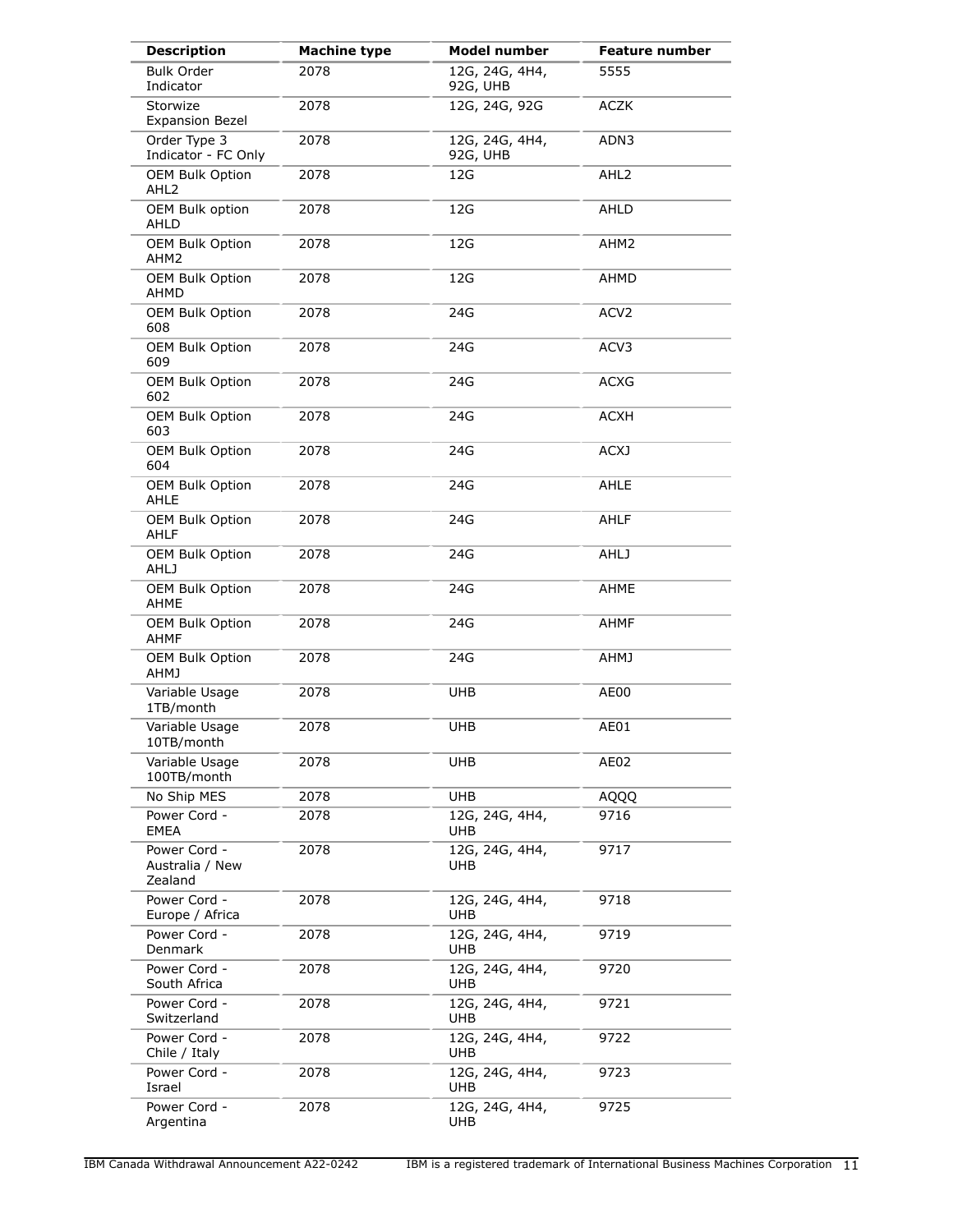| <b>Description</b>                                                                                  | <b>Machine type</b> | <b>Model number</b>          | <b>Feature number</b> |
|-----------------------------------------------------------------------------------------------------|---------------------|------------------------------|-----------------------|
| Power Cord -<br>China                                                                               | 2078                | 12G, 24G, 4H4,<br>UHB.       | 9726                  |
| Power Cord - PDU<br>Connection                                                                      | 2078                | 12G, 24G, 4H4,<br>UHB        | 9730                  |
| Power Cord - US/<br>Group 1                                                                         | 2078                | 12G, 24G                     | 9731                  |
| Power Cord -<br>Taiwan                                                                              | 2078                | 12G, 24G                     | 9732                  |
| Power Cord -<br>Brazil                                                                              | 2078                | 12G, 24G, 4H4,<br>UHB.       | 9733                  |
| Power Cord - India                                                                                  | 2078                | 12G, 24G, 4H4,<br>UHB.       | 9734                  |
| Power Cord -<br>Japan                                                                               | 2078                | 12G, 24G                     | 9735                  |
| Power Cord -<br>Korea                                                                               | 2078                | 12G, 24G, 4H4,<br><b>UHB</b> | 9736                  |
| Power Cord -<br>Chicago                                                                             | 2078                | 12G, 24G                     | 9737                  |
| 1.2TB 10K 3.5<br>Inch HDD                                                                           | 2078                | 12G                          | AC <sub>28</sub>      |
| 1.8TB 10K 3.5<br>Inch HDD                                                                           | 2078                | 12G                          | AC29                  |
| 2.4TB 10K 3.5<br>Inch HDD                                                                           | 2078                | 12G                          | AC2A                  |
| 6TB 7.2K 3.5 Inch<br>NL HDD                                                                         | 2078                | 12G                          | AC3A                  |
| 8TB 7.2K 3.5 Inch<br>NL HDD                                                                         | 2078                | 12G                          | AC3B                  |
| 10TB 7.2K 3.5<br>Inch NL HDD                                                                        | 2078                | 12G                          | AC3C                  |
| 12TB 7.2K 3.5<br>Inch NL HDD                                                                        | 2078                | 12G                          | AC3D                  |
| 0.6m 12 Gb SAS<br>Cable (mSAS HD<br>to mSAS HD)                                                     | 2078                | 12G                          | <b>ACUA</b>           |
| 1.5m 12 Gb SAS<br>Cable (mSAS HD<br>to mSAS HD)                                                     | 2078                | 12G                          | <b>ACUB</b>           |
| 3m 12 Gb SAS<br>Cable (mSAS HD<br>to mSAS HD)                                                       | 2078                | 12G, 92G                     | <b>ACUC</b>           |
| 6m 12 Gb SAS<br>Cable (mSAS HD<br>to mSAS HD)                                                       | 2078                | 12G, 24G, 92G                | <b>ACUE</b>           |
| Power Cord - DC                                                                                     | 2078                | 12G, 24G                     | AHP4                  |
| Power Cord - PDU<br>Connection (C20)                                                                | 2078                | 12G, 24G, 4H4,<br>UHB        | AHP6                  |
| Power Cord - PDU<br>Connection - India                                                              | 2078                | 12G, 24G, 4H4                | AHP7                  |
| Power Cord - PDU<br>Connection (C20)<br>- India                                                     | 2078                | 12G, 24G, 4H4                | AHP9                  |
| <b>ServicePac</b><br>Warranty and<br>Maintenance<br>Option 5 YR 24x7<br>Same Day ORT<br>6hrCL/4hrPD | 2078                | 12G, 24G, 4H4,<br>92G, UHB   | <b>BOMT</b>           |
| ServicePac Basic<br><b>Selection Services</b><br>for Storage 3<br>years                             | 2078                | 12G, 24G, 4H4,<br>92G, UHB   | BON1                  |
| ServicePac for<br>Hard Drive or                                                                     | 2078                | 12G, 24G, 4H4,<br>92G, UHB   | <b>BONQ</b>           |

IBM Canada Withdrawal Announcement A22-0242 IBM is a registered trademark of International Business Machines Corporation 12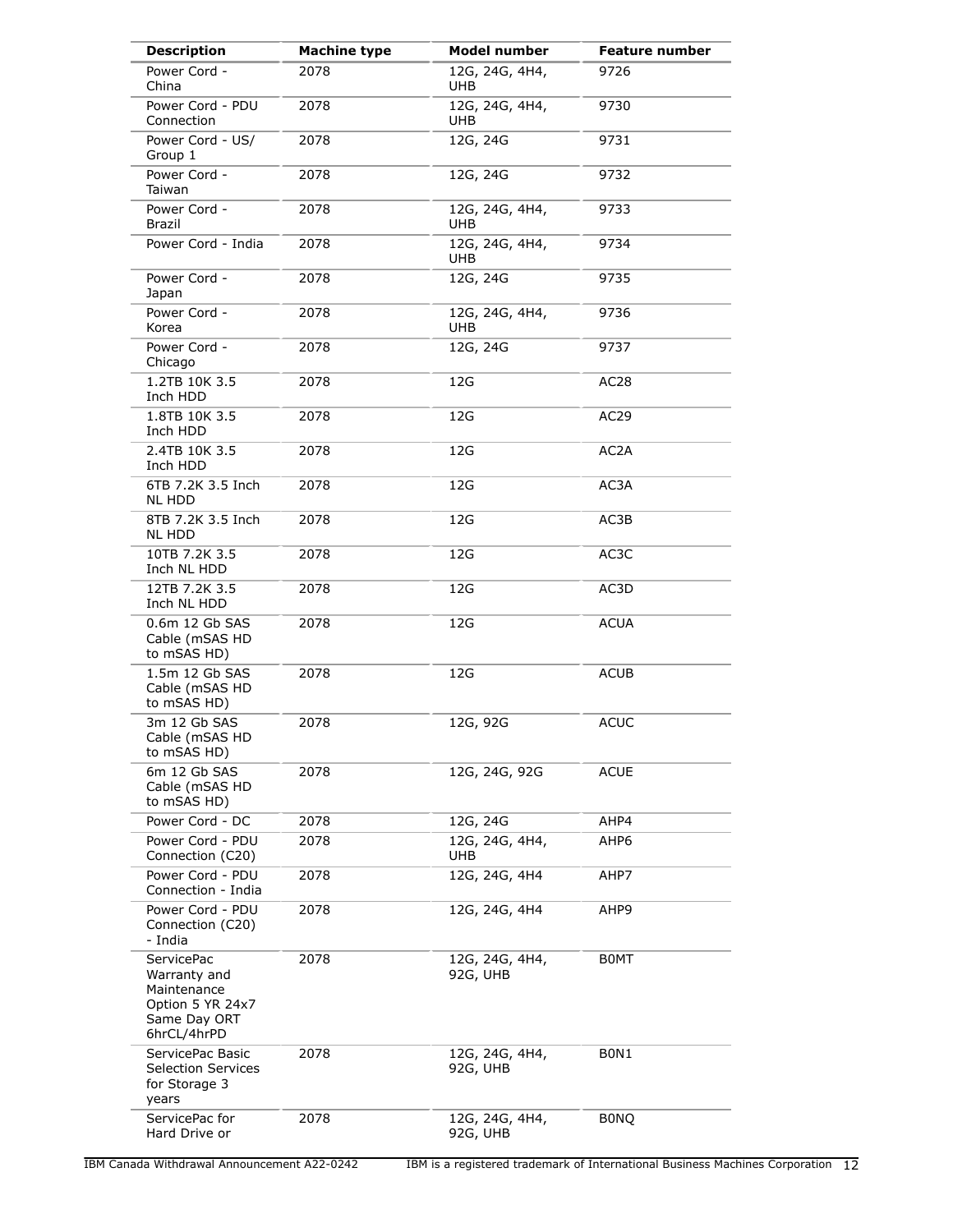| <b>Description</b>                                                                        | <b>Machine type</b> | <b>Model number</b>        | <b>Feature number</b> |
|-------------------------------------------------------------------------------------------|---------------------|----------------------------|-----------------------|
| <b>Media Retention</b><br>for Storage 3<br>years                                          |                     |                            |                       |
| ServicePac for<br>Hard Drive or<br><b>Media Retention</b><br>for Storage 5<br>years       | 2078                | 12G, 24G, 4H4,<br>92G, UHB | <b>BOPF</b>           |
| ServicePac Basic<br><b>Selection Services</b><br>for Storage 5<br>years                   | 2078                | 12G, 24G, 4H4,<br>92G, UHB | B0PK                  |
| <b>ServicePac</b><br>Warranty and<br>Maintenance<br>Option 5 YR 24x7<br>Committed Fix 24h | 2078                | 12G, 24G, 4H4,<br>92G, UHB | B17H                  |
| 1.2TB 10K 2.5<br>Inch HDD                                                                 | 2078                | 24G                        | AC69                  |
| 1.8TB 10K 2.5<br>Inch HDD                                                                 | 2078                | 24G                        | AC6A                  |
| 32Gb FC Adapter<br>Pair                                                                   | 2078                | 4H4, UHB                   | ACB9                  |
| <b>SAS Enclosure</b><br>Attach Card Pair                                                  | 2078                | 4H4, UHB                   | ACBA                  |
| 16Gb FC Adapter<br>Pair                                                                   | 2078                | 4H4, UHB                   | ACBB                  |
| 25GbE (RoCE)<br>Adapter Pair                                                              | 2078                | 4H4, UHB                   | ACBE                  |
| 25GbE (iWARP)<br>Adapter Pair                                                             | 2078                | 4H4, UHB                   | ACBF                  |
| Encryption USB<br>Drive Pack                                                              | 2078                | 4H4, UHB                   | ACEC                  |
| V5100 64 GB<br>Cache upgrade                                                              | 2078                | 4H4, UHB                   | <b>ACGE</b>           |
| V5100 384 GB<br>Cache upgrade                                                             | 2078                | 4H4, UHB                   | <b>ACGF</b>           |
| 16 Gb FC LW SFP<br>Transceivers(Pair)                                                     | 2078                | 4H4, UHB                   | ACHU                  |
| 32 Gb FC LW SFP<br>Transceivers (Pair)                                                    | 2078                | 4H4, UHB                   | ACHV                  |
| 1m OM3 Fiber<br>Cable (LC)                                                                | 2078                | 4H4, UHB                   | <b>ACSQ</b>           |
| 5m OM3 Fiber<br>Cable (LC)                                                                | 2078                | 4H4, UHB                   | <b>ACSR</b>           |
| 10m OM3 Fiber<br>Cable (LC)                                                               | 2078                | 4H4, UHB                   | <b>ACSS</b>           |
| 25m OM3 Fiber<br>Cable (LC)                                                               | 2078                | 4H4, UHB                   | <b>ACST</b>           |
| 4.8 TB NVMe<br>FlashCore Module                                                           | 2078                | 4H4, UHB                   | AES5                  |
| 9.6 TB NVMe<br>FlashCore Module                                                           | 2078                | 4H4, UHB                   | AES <sub>6</sub>      |
| 19.2 TB NVMe<br>FlashCore Module                                                          | 2078                | 4H4, UHB                   | AES7                  |
| 38.4 TB NVMe<br>FlashCore Module                                                          | 2078                | 4H4, UHB                   | AES8                  |
| 800 GB 2.5 Inch<br>NVMe Flash Drive                                                       | 2078                | 4H4, UHB                   | AET1                  |
| 1.92 TB 2.5 Inch<br>NVMe Flash Drive                                                      | 2078                | 4H4, UHB                   | AET <sub>2</sub>      |
| 3.84 TB 2.5 Inch<br>NVMe Flash Drive                                                      | 2078                | 4H4, UHB                   | AET3                  |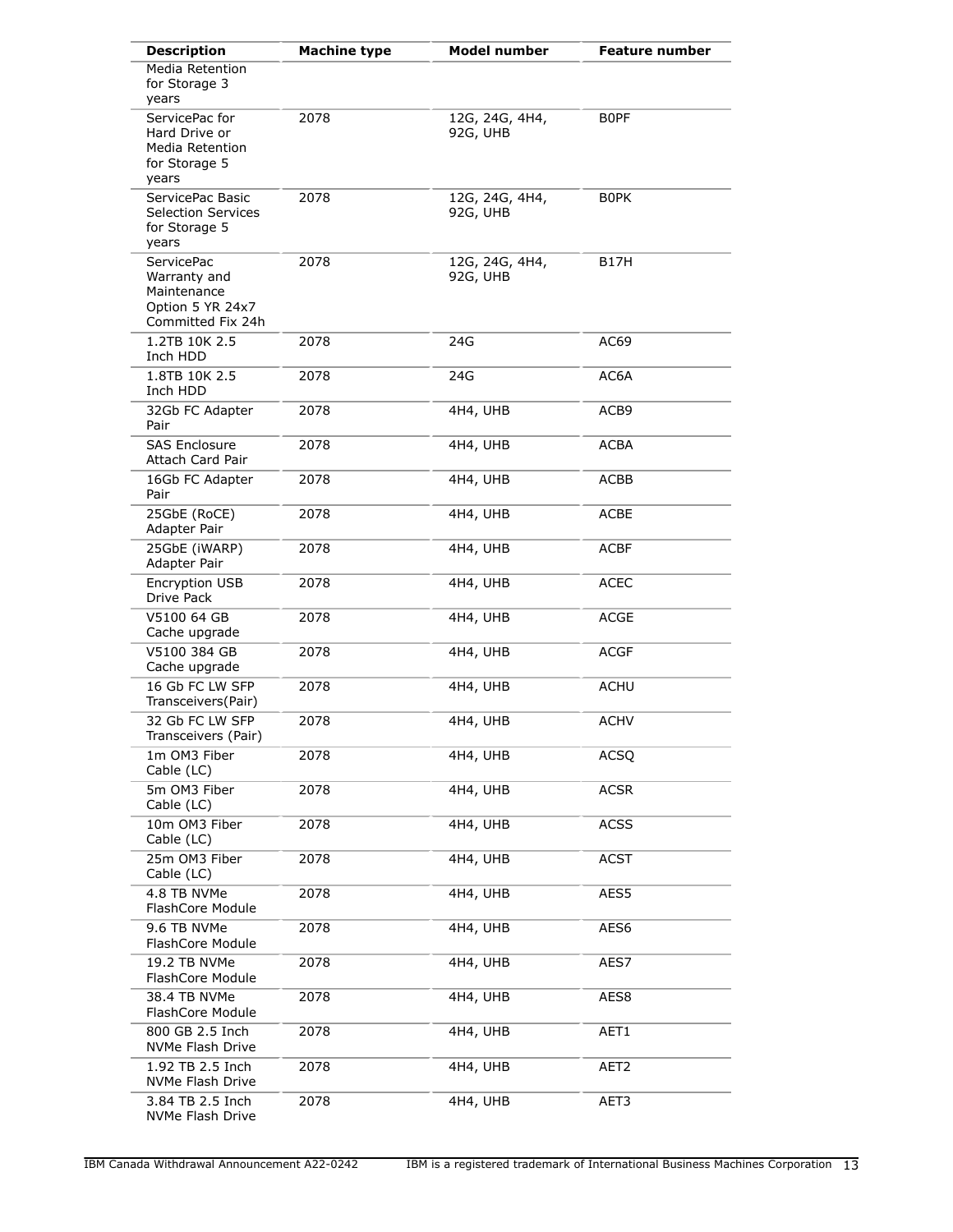| <b>Description</b>                                                                                | <b>Machine type</b> | <b>Model number</b>        | <b>Feature number</b> |
|---------------------------------------------------------------------------------------------------|---------------------|----------------------------|-----------------------|
| 7.68 TB 2.5 Inch<br>NVMe Flash Drive                                                              | 2078                | 4H4, UHB                   | AET4                  |
| 15.36 TB 2.5 Inch<br>NVMe Flash Drive                                                             | 2078                | 4H4, UHB                   | AET5                  |
| 1.6 TB NVMe<br>Storage Class<br>Memory Drive                                                      | 2078                | 4H4, UHB                   | AETF                  |
| 1.2TB 10K 3.5<br>Inch HDD                                                                         | 2078                | 92G                        | ACP3                  |
| 1.8TB 10K 3.5<br>Inch HDD                                                                         | 2078                | 92G                        | ACP4                  |
| 2.4TB 10K 3.5<br>Inch HDD                                                                         | 2078                | 92G                        | ACP5                  |
| 6TB 7.2K 3.5 Inch<br><b>NL HDD</b>                                                                | 2078                | 92G                        | ACP7                  |
| 8TB 7.2K 3.5 Inch<br><b>NL HDD</b>                                                                | 2078                | 92G                        | ACP8                  |
| 10TB 7.2K 3.5<br>Inch NL HDD                                                                      | 2078                | 92G                        | ACP9                  |
| 12TB 7.2K 3.5<br>Inch NL HDD                                                                      | 2078                | 92G                        | <b>ACPA</b>           |
| Power Cord -<br>PDU High Density<br>Expansion                                                     | 2078                | 92G                        | AHP5                  |
| Power Cord -<br>PDU High Density<br>Expansion - India                                             | 2078                | 92G                        | AHP8                  |
| <b>ServicePac</b><br><b>Warranty Service</b><br>Upgrade 3 YR<br>24x7 Same Day<br>ORT 6hrCL/4 hrPD | 2078                | 12G, 24G, 4H4,<br>92G, UHB | B0PC                  |
| <b>ServicePac</b><br><b>Warranty Service</b><br>Upgrade 3 YR<br>24x7 Committed<br>Fix 24h         | 2078                | 12G, 24G, 4H4,<br>92G, UHB | B0YH                  |
| 800 GB 3DWPD 12<br>Gb SAS 2.5 Inch<br>Flash Drive                                                 | 2078                | 24G                        | AC9J                  |
| 1.92TB 2.5" Flash<br>Drive                                                                        | 2078                | 24G                        | ACN <sub>0</sub>      |
| 3.84TB 2.5" Flash<br>Drive                                                                        | 2078                | 24G                        | ACN1                  |
| 7.68TB 2.5Inch<br>Flash Drive                                                                     | 2078                | 24G                        | ACN <sub>2</sub>      |
| 15.36TB 2.5Inch<br>Flash Drive                                                                    | 2078                | 24G                        | ACN <sub>3</sub>      |
| 30.72 TB 12 Gb<br>SAS 2.5 Inch Flash<br>Drive                                                     | 2078                | 24G                        | ACN4                  |
| Encryption<br>Enablement                                                                          | 2078                | 4H4, UHB                   | ACE4                  |
| 3.84TB 2.5 Inch<br>Flash Drive                                                                    | 2078                | 92G                        | <b>ACQK</b>           |
| 7.68TB 2.5 Inch<br>Flash Drive                                                                    | 2078                | 92G                        | <b>ACQL</b>           |
| 15.36TB 2.5 Inch<br>Flash Drive                                                                   | 2078                | 92G                        | <b>ACQM</b>           |
| 30.72 TB 12 Gb<br>SAS 3.5 Inch Flash<br>Drive                                                     | 2078                | 92G                        | <b>ACQN</b>           |
| 800 GB NVMe<br>Flash Drive                                                                        | 4662                | 6H2, UH6                   | AGT1                  |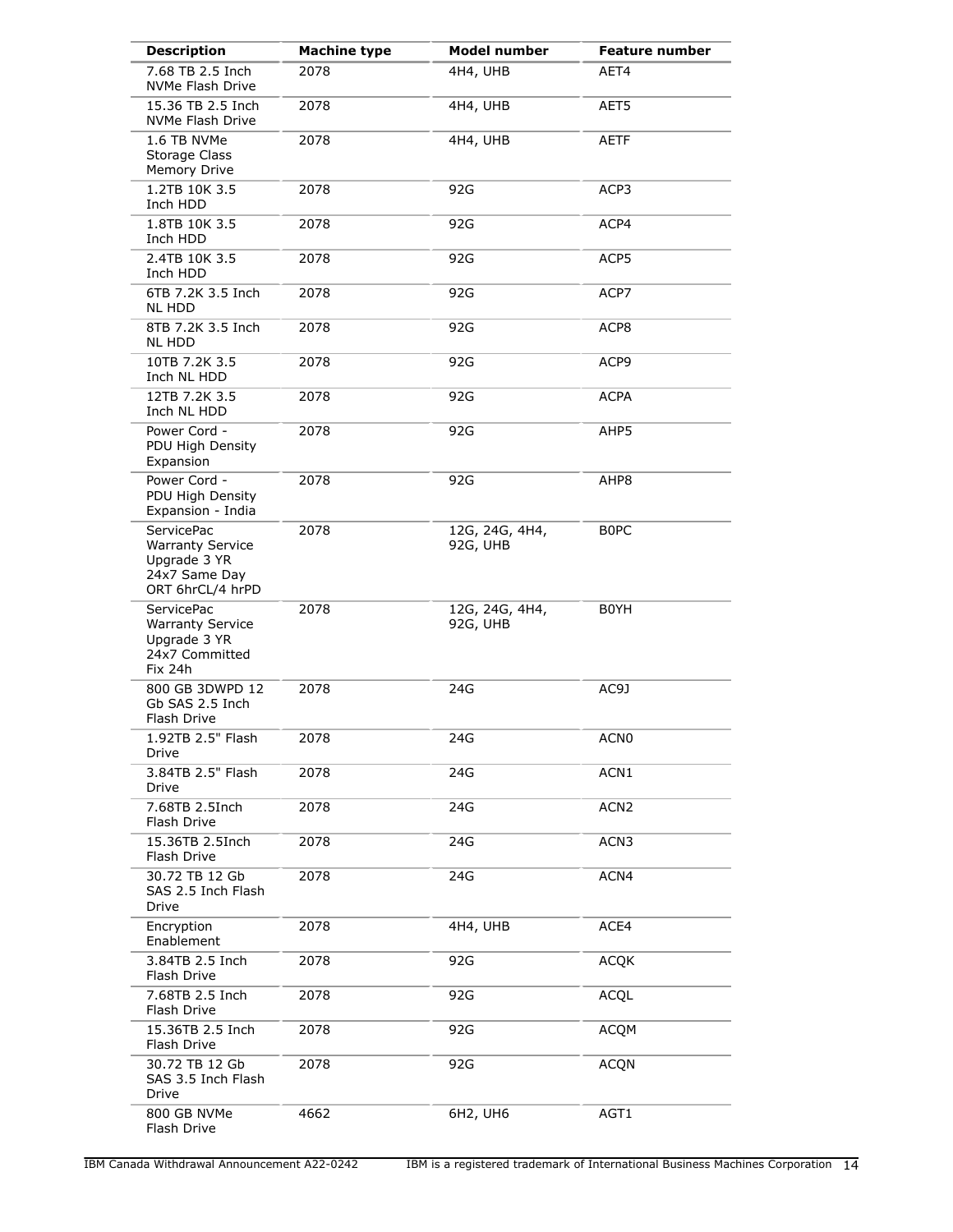| <b>Description</b>                                | <b>Machine type</b> | Model number  | <b>Feature number</b> |
|---------------------------------------------------|---------------------|---------------|-----------------------|
| 10 TB 7,200 rpm<br>12 Gb SAS NL 3.5<br>Inch HDD   | 4662                | 12G           | AL3C                  |
| 800 GB 3DWPD 12<br>Gb SAS 2.5 Inch<br>Flash Drive | 4662                | 24G           | AL8A                  |
| 10 TB 7,200 rpm<br>12 Gb SAS NL 3.5<br>Inch HDD   | 4662                | 92G           | AL49                  |
| 10 TB 7,200 rpm<br>12 Gb SAS NL 3.5<br>Inch HDD   | 2072                | 3N2, 3N2, 12G | AL3C                  |
| 800 GB 3DWPD 12<br>Gb SAS 2.5 Inch<br>Flash Drive | 2072                | 2N4, 3N4, 24G | AL8A                  |
| 10 TB 7,200 rpm<br>12 Gb SAS NL 3.5<br>Inch HDD   | 2072                | 92G           | AL49                  |
|                                                   |                     |               |                       |

## <span id="page-14-0"></span>**Replacement product information**

| Withdrawn<br>product                                           | <b>Machine type-</b><br>model | Replacement<br>product                                                       | <b>Machine type-</b><br>model |
|----------------------------------------------------------------|-------------------------------|------------------------------------------------------------------------------|-------------------------------|
| <b>IBM FlashSystem</b><br>5100 LFF<br>Expansion<br>Enclosure   | 2077-12G                      | <b>IBM FlashSystem</b><br>5200 LFF<br>Expansion<br>Enclosure                 | 4662-12G                      |
| IBM FlashSystem<br>5100 SFF<br>Expansion<br>Enclosure          | 2077-24G                      | <b>IBM FlashSystem</b><br>5200 SFF<br>Expansion<br><b>Fnclosure</b>          | 4662-24G                      |
| <b>IBM FlashSystem</b><br>5100 High Density<br>Expansion       | 2077-92G                      | <b>IBM FlashSystem</b><br>5200 High<br>Density Expansion<br><b>Fnclosure</b> | 4662-92G                      |
| <b>IBM FlashSystem</b><br>5100 LFF<br>Expansion<br>Enclosure   | 2078-12G                      | <b>IBM FlashSystem</b><br>5200 LFF<br>Expansion<br>Enclosure                 | 4662-12G                      |
| <b>IBM FlashSystem</b><br>5100 SFF<br>Expansion<br>Enclosure   | 2078-24G                      | <b>IBM FlashSystem</b><br>5200 SFF<br>Expansion<br>Enclosure                 | 4662-24G                      |
| IBM FlashSystem<br>5100 High<br>Density Expansion<br>Enclosure | 2078-92G                      | IBM FlashSystem<br>5200 High<br>Density Expansion<br>Enclosure               | 4662-92G                      |

For additional replacement product information, see Hardware Announcement [A21-0035,](http://www.ibm.com/common/ssi/cgi-bin/ssialias?infotype=an&subtype=ca&appname=gpateam&supplier=649&letternum=ENUSA21-0035) dated February 9, 2021.

## **Order processing**

IBM will accept orders for these products only before the withdrawal date. If you defer the shipment date currently assigned to an existing order for a withdrawn product, IBM may not be able to supply the product. IBM will process existing orders without assigned shipment dates and new orders on an "as available" basis. This means that if supply is available, IBM will assign an estimated shipment date. Otherwise, IBM will advise you, not later than one month after the effective date of withdrawal, that your order cannot be accepted.